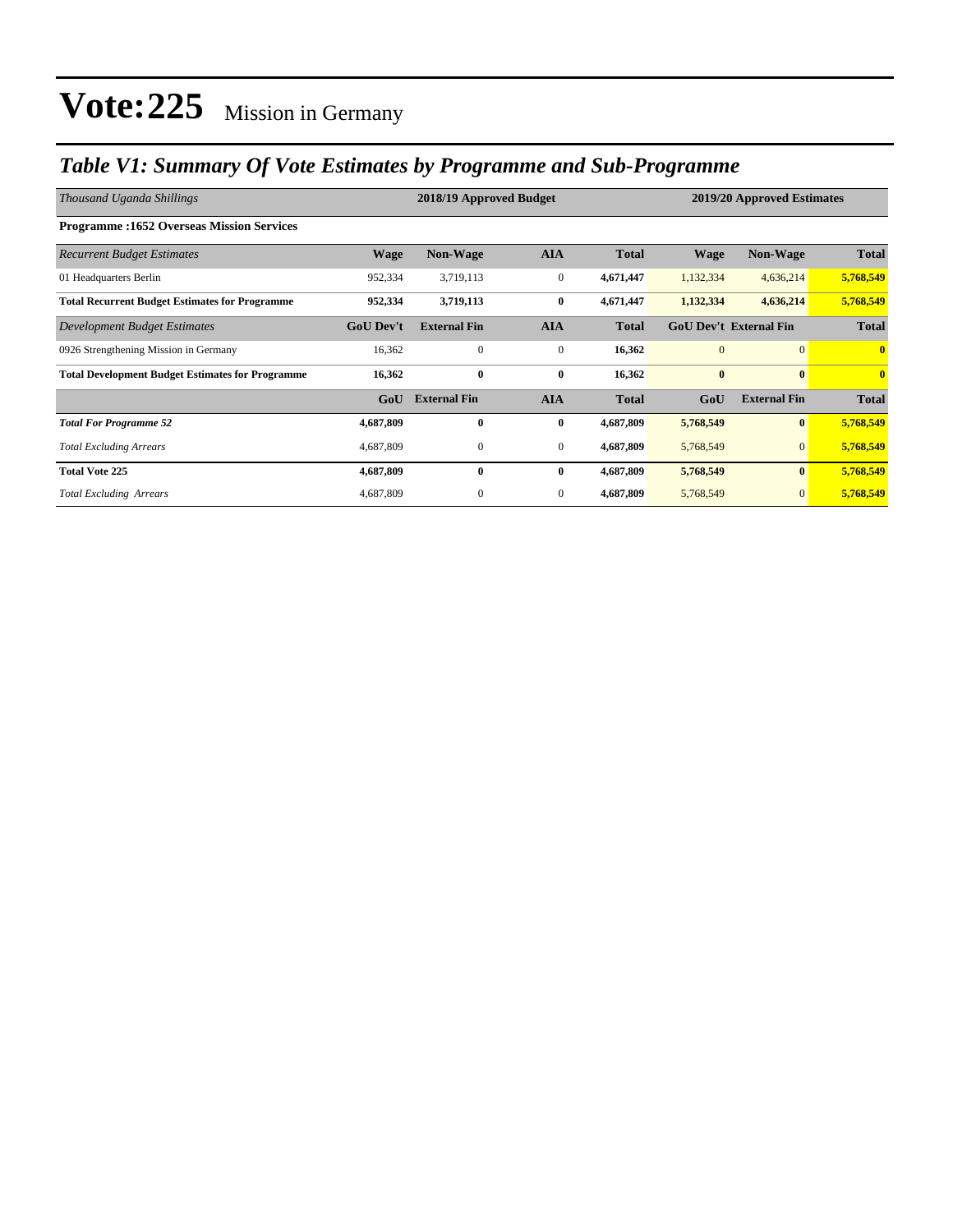### *Table V2: Summary Vote Estimates by Item*

| Thousand Uganda Shillings                                   | 2018/19 Approved Budget |                     |                  |           | 2019/20Approved Estimates |                     |              |  |
|-------------------------------------------------------------|-------------------------|---------------------|------------------|-----------|---------------------------|---------------------|--------------|--|
|                                                             | GoU                     | <b>External Fin</b> | AIA              | Total     | GoU                       | <b>External Fin</b> | <b>Total</b> |  |
| <b>Employees, Goods and Services (Outputs Provided)</b>     | 4,671,447               | $\bf{0}$            | $\bf{0}$         | 4,671,447 | 5,768,549                 | $\bf{0}$            | 5,768,549    |  |
| 211103 Allowances (Inc. Casuals, Temporary)                 | 1,205,025               | $\bf{0}$            | $\bf{0}$         | 1,205,025 | 1,332,025                 | $\bf{0}$            | 1,332,025    |  |
| 211105 Missions staff salaries                              | 952,334                 | $\bf{0}$            | $\bf{0}$         | 952,334   | 1,132,334                 | $\bf{0}$            | 1,132,334    |  |
| 212201 Social Security Contributions                        | 147,408                 | $\bf{0}$            | $\bf{0}$         | 147,408   | 194,408                   | $\bf{0}$            | 194,408      |  |
| 213001 Medical expenses (To employees)                      | 197,159                 | $\bf{0}$            | $\bf{0}$         | 197,159   | 311,240                   | $\bf{0}$            | 311,240      |  |
| 221001 Advertising and Public Relations                     | 19,920                  | $\bf{0}$            | $\bf{0}$         | 19,920    | 19,920                    | $\bf{0}$            | 19,920       |  |
| 221002 Workshops and Seminars                               | 100,000                 | $\bf{0}$            | $\bf{0}$         | 100,000   | 100,000                   | $\bf{0}$            | 100,000      |  |
| 221003 Staff Training                                       | 8,000                   | $\bf{0}$            | $\bf{0}$         | 8,000     | 8,000                     | $\bf{0}$            | 8,000        |  |
| 221005 Hire of Venue (chairs, projector, etc)               | 14,820                  | $\bf{0}$            | $\bf{0}$         | 14,820    | 14,820                    | $\bf{0}$            | 14,820       |  |
| 221007 Books, Periodicals & Newspapers                      | 7,680                   | $\bf{0}$            | $\bf{0}$         | 7,680     | 7,680                     | $\bf{0}$            | 7,680        |  |
| 221008 Computer supplies and Information Technology<br>(TT) | 7,680                   | $\bf{0}$            | $\bf{0}$         | 7,680     | 7,680                     | $\bf{0}$            | 7,680        |  |
| 221009 Welfare and Entertainment                            | 19,200                  | $\bf{0}$            | $\bf{0}$         | 19,200    | 19,200                    | $\bf{0}$            | 19,200       |  |
| 221011 Printing, Stationery, Photocopying and Binding       | 24,900                  | $\bf{0}$            | $\bf{0}$         | 24,900    | 24,900                    | $\bf{0}$            | 24,900       |  |
| 221012 Small Office Equipment                               | 5,680                   | $\bf{0}$            | $\bf{0}$         | 5,680     | 5,680                     | $\bf{0}$            | 5,680        |  |
| 221014 Bank Charges and other Bank related costs            | 3,072                   | $\bf{0}$            | $\bf{0}$         | 3,072     | 5,072                     | $\bf{0}$            | 5,072        |  |
| 222001 Telecommunications                                   | 99,600                  | $\bf{0}$            | $\bf{0}$         | 99,600    | 99,600                    | $\bf{0}$            | 99,600       |  |
| 222002 Postage and Courier                                  | 12,000                  | $\bf{0}$            | $\bf{0}$         | 12,000    | 12,000                    | $\bf{0}$            | 12,000       |  |
| 222003 Information and communications technology<br>(ICT)   | 20,000                  | $\bf{0}$            | $\bf{0}$         | 20,000    | 20,000                    | $\bf{0}$            | 20,000       |  |
| 223001 Property Expenses                                    | 16,888                  | $\bf{0}$            | $\bf{0}$         | 16,888    | 16,888                    | $\bf{0}$            | 16,888       |  |
| 223003 Rent – (Produced Assets) to private entities         | 1,173,658               | $\bf{0}$            | $\bf{0}$         | 1,173,658 | 1,709,058                 | $\bf{0}$            | 1,709,058    |  |
| 223004 Guard and Security services                          | 24,800                  | $\bf{0}$            | $\bf{0}$         | 24,800    | 24,800                    | $\bf{0}$            | 24,800       |  |
| 223005 Electricity                                          | 34,540                  | $\bf{0}$            | $\bf{0}$         | 34,540    | 52,160                    | $\bf{0}$            | 52,160       |  |
| 223006 Water                                                | 6,000                   | $\bf{0}$            | $\bf{0}$         | 6,000     | 6,000                     | $\bf{0}$            | 6,000        |  |
| 225001 Consultancy Services- Short term                     | 30,000                  | $\bf{0}$            | $\bf{0}$         | 30,000    | 30,000                    | $\bf{0}$            | 30,000       |  |
| 226001 Insurances                                           | 39,840                  | $\bf{0}$            | $\bf{0}$         | 39,840    | 39,840                    | $\bf{0}$            | 39,840       |  |
| 227001 Travel inland                                        | 230,636                 | $\bf{0}$            | $\bf{0}$         | 230,636   | 260,636                   | $\bf{0}$            | 260,636      |  |
| 227002 Travel abroad                                        | 158,317                 | $\bf{0}$            | $\bf{0}$         | 158,317   | 178,317                   | $\bf{0}$            | 178,317      |  |
| 227003 Carriage, Haulage, Freight and transport hire        | 63,000                  | $\bf{0}$            | $\bf{0}$         | 63,000    | 63,000                    | $\bf{0}$            | 63,000       |  |
| 227004 Fuel, Lubricants and Oils                            | 33,106                  | $\bf{0}$            | $\bf{0}$         | 33,106    | 45,106                    | $\bf{0}$            | 45,106       |  |
| 228002 Maintenance - Vehicles                               | 12,680                  | $\bf{0}$            | $\bf{0}$         | 12,680    | 24,680                    | $\bf{0}$            | 24,680       |  |
| 228003 Maintenance – Machinery, Equipment $\&$<br>Furniture | 3,504                   | $\boldsymbol{0}$    | $\bf{0}$         | 3,504     | 3,504                     | $\bf{0}$            | 3,504        |  |
| <b>Investment</b> (Capital Purchases)                       | 16,362                  | $\boldsymbol{0}$    | $\bf{0}$         | 16,362    | $\bf{0}$                  | $\bf{0}$            | $\bf{0}$     |  |
| 312203 Furniture & Fixtures                                 | 16,362                  | $\bf{0}$            | $\bf{0}$         | 16,362    | $\pmb{0}$                 | $\bf{0}$            | $\bf{0}$     |  |
| <b>Grand Total Vote 225</b>                                 | 4,687,809               | $\bf{0}$            | $\bf{0}$         | 4,687,809 | 5,768,549                 | $\bf{0}$            | 5,768,549    |  |
| <b>Total Excluding Arrears</b>                              | 4,687,809               | $\boldsymbol{0}$    | $\boldsymbol{0}$ | 4,687,809 | 5,768,549                 | $\mathbf{0}$        | 5,768,549    |  |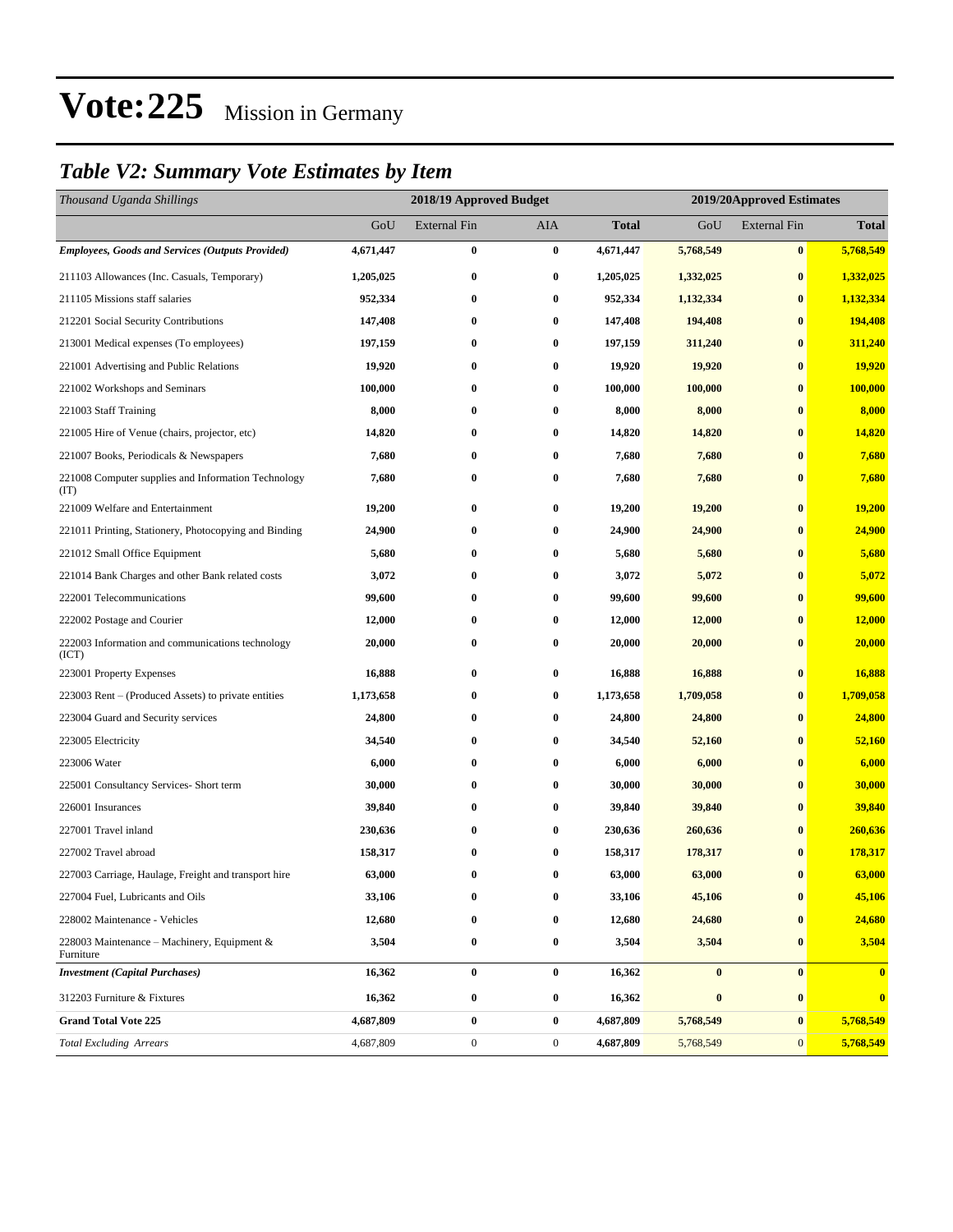#### *Table V3: Detailed Estimates by Programme, Sub Programme, Output and Item*

#### *Programme :1652 Overseas Mission Services*

*Recurrent Budget Estimates*

#### **SubProgramme 01 Headquarters Berlin**

| Thousand Uganda Shillings                                |                  | 2018/19 Approved Budget |                  | 2019/20 Approved Estimates |                  |              |               |
|----------------------------------------------------------|------------------|-------------------------|------------------|----------------------------|------------------|--------------|---------------|
| <b>Outputs Provided</b>                                  | Wage             | Non Wage                | AIA              | <b>Total</b>               | Wage             | Non Wage     | <b>Total</b>  |
| <b>Output 165201 Cooperation frameworks</b>              |                  |                         |                  |                            |                  |              |               |
| 211103 Allowances (Inc. Casuals, Temporary)              | $\boldsymbol{0}$ | 836,490                 | $\mathbf{0}$     | 836,490                    | $\mathbf{0}$     | 963,490      | 963,490       |
| 211105 Missions staff salaries                           | 952,334          | $\overline{0}$          | $\boldsymbol{0}$ | 952,334                    | 1,132,334        | $\mathbf{0}$ | 1,132,334     |
| 212201 Social Security Contributions                     | $\boldsymbol{0}$ | 147,408                 | $\mathbf{0}$     | 147,408                    | $\boldsymbol{0}$ | 194,408      | 194,408       |
| 213001 Medical expenses (To employees)                   | $\boldsymbol{0}$ | 197,159                 | $\boldsymbol{0}$ | 197,159                    | $\boldsymbol{0}$ | 311,240      | 311,240       |
| 221001 Advertising and Public Relations                  | $\boldsymbol{0}$ | 9,296                   | $\mathbf{0}$     | 9,296                      | $\boldsymbol{0}$ | 9,296        | 9,296         |
| 221002 Workshops and Seminars                            | $\boldsymbol{0}$ | 100,000                 | $\mathbf{0}$     | 100,000                    | $\boldsymbol{0}$ | 100,000      | 100,000       |
| 221003 Staff Training                                    | $\boldsymbol{0}$ | 4,000                   | $\boldsymbol{0}$ | 4,000                      | $\boldsymbol{0}$ | 4,000        | 4,000         |
| 221005 Hire of Venue (chairs, projector, etc)            | $\boldsymbol{0}$ | 14,820                  | $\boldsymbol{0}$ | 14,820                     | $\boldsymbol{0}$ | 14,820       | 14,820        |
| 221007 Books, Periodicals & Newspapers                   | $\boldsymbol{0}$ | 7,680                   | $\boldsymbol{0}$ | 7,680                      | $\mathbf{0}$     | 7,680        | 7,680         |
| 221008 Computer supplies and Information Technology (IT) | $\boldsymbol{0}$ | 7,680                   | $\boldsymbol{0}$ | 7,680                      | $\boldsymbol{0}$ | 7,680        | 7,680         |
| 223003 Rent - (Produced Assets) to private entities      | $\boldsymbol{0}$ | 798,087                 | $\boldsymbol{0}$ | 798,087                    | $\boldsymbol{0}$ | 1,333,487    | 1,333,487     |
| 223004 Guard and Security services                       | $\boldsymbol{0}$ | 24,800                  | $\boldsymbol{0}$ | 24,800                     | $\mathbf{0}$     | 24,800       | 24,800        |
| 223005 Electricity                                       | $\boldsymbol{0}$ | 9,040                   | $\mathbf{0}$     | 9,040                      | $\mathbf{0}$     | 26,660       | 26,660        |
| 225001 Consultancy Services- Short term                  | $\boldsymbol{0}$ | 30,000                  | $\boldsymbol{0}$ | 30,000                     | $\boldsymbol{0}$ | 30,000       | 30,000        |
| 227002 Travel abroad                                     | $\boldsymbol{0}$ | 122,717                 | $\mathbf{0}$     | 122,717                    | $\boldsymbol{0}$ | 142,717      | 142,717       |
| <b>Total Cost of Output 01</b>                           | 952,334          | 2,309,177               | 0                | 3,261,511                  | 1,132,334        | 3,170,278    | 4,302,612     |
| <b>Output 165202 Consulars services</b>                  |                  |                         |                  |                            |                  |              |               |
| 211103 Allowances (Inc. Casuals, Temporary)              | $\boldsymbol{0}$ | 241,306                 | $\boldsymbol{0}$ | 241,306                    | $\boldsymbol{0}$ | 241,306      | 241,306       |
| 221009 Welfare and Entertainment                         | $\boldsymbol{0}$ | 19,200                  | $\boldsymbol{0}$ | 19,200                     | $\boldsymbol{0}$ | 19,200       | 19,200        |
| 221011 Printing, Stationery, Photocopying and Binding    | $\boldsymbol{0}$ | 24,900                  | $\boldsymbol{0}$ | 24,900                     | $\mathbf{0}$     | 24,900       | <b>24,900</b> |
| 221012 Small Office Equipment                            | $\boldsymbol{0}$ | 5,680                   | $\mathbf{0}$     | 5,680                      | $\boldsymbol{0}$ | 5,680        | 5,680         |
| 221014 Bank Charges and other Bank related costs         | $\boldsymbol{0}$ | 3,072                   | $\mathbf{0}$     | 3,072                      | $\boldsymbol{0}$ | 5,072        | 5,072         |
| 222001 Telecommunications                                | $\boldsymbol{0}$ | 99,600                  | $\boldsymbol{0}$ | 99,600                     | $\boldsymbol{0}$ | 99,600       | 99,600        |
| 222002 Postage and Courier                               | $\boldsymbol{0}$ | 12,000                  | $\boldsymbol{0}$ | 12,000                     | $\boldsymbol{0}$ | 12,000       | 12,000        |
| 222003 Information and communications technology (ICT)   | $\boldsymbol{0}$ | 20,000                  | $\boldsymbol{0}$ | 20,000                     | $\mathbf{0}$     | 20,000       | <b>20,000</b> |
| 223001 Property Expenses                                 | $\boldsymbol{0}$ | 16,888                  | $\mathbf{0}$     | 16,888                     | $\boldsymbol{0}$ | 16,888       | 16,888        |
| 223003 Rent – (Produced Assets) to private entities      | $\boldsymbol{0}$ | 375,571                 | $\boldsymbol{0}$ | 375,571                    | $\mathbf{0}$     | 375,571      | 375,571       |
| 223005 Electricity                                       | $\boldsymbol{0}$ | 25,500                  | $\boldsymbol{0}$ | 25,500                     | $\mathbf{0}$     | 25,500       | 25,500        |
| 223006 Water                                             | $\boldsymbol{0}$ | 6,000                   | $\boldsymbol{0}$ | 6,000                      | $\mathbf{0}$     | 6,000        | 6,000         |
| 226001 Insurances                                        | $\overline{0}$   | 39,840                  | $\boldsymbol{0}$ | 39,840                     | $\boldsymbol{0}$ | 39,840       | 39,840        |
| 227001 Travel inland                                     | $\boldsymbol{0}$ | 106,982                 | $\boldsymbol{0}$ | 106,982                    | $\boldsymbol{0}$ | 136,982      | 136,982       |
| 227002 Travel abroad                                     | $\boldsymbol{0}$ | 35,600                  | $\boldsymbol{0}$ | 35,600                     | $\boldsymbol{0}$ | 35,600       | 35,600        |
| 227003 Carriage, Haulage, Freight and transport hire     | $\boldsymbol{0}$ | 63,000                  | $\boldsymbol{0}$ | 63,000                     | $\mathbf{0}$     | 63,000       | 63,000        |
| 227004 Fuel, Lubricants and Oils                         | $\boldsymbol{0}$ | 33,106                  | $\boldsymbol{0}$ | 33,106                     | $\mathbf{0}$     | 45,106       | 45,106        |
| 228002 Maintenance - Vehicles                            | $\boldsymbol{0}$ | 12,680                  | $\boldsymbol{0}$ | 12,680                     | $\boldsymbol{0}$ | 24,680       | 24,680        |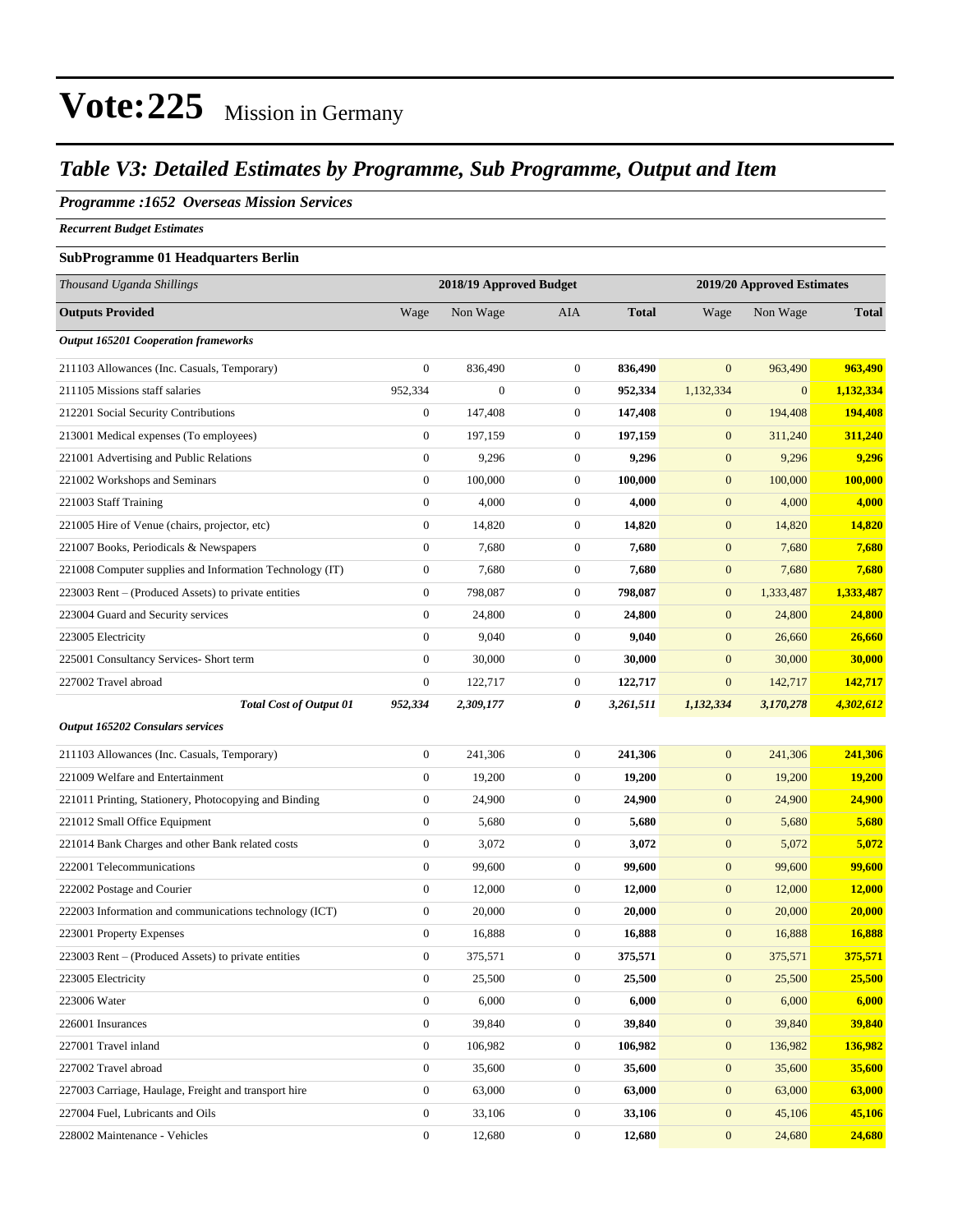| $\mathbf{0}$                                                         | 3,504               | $\boldsymbol{0}$                                                               | 3,504                      | $\overline{0}$                | 3,504                 | 3,504                   |
|----------------------------------------------------------------------|---------------------|--------------------------------------------------------------------------------|----------------------------|-------------------------------|-----------------------|-------------------------|
| 0                                                                    | 1,144,429           | $\boldsymbol{\theta}$                                                          | 1,144,429                  | $\boldsymbol{\theta}$         | 1,200,429             | 1,200,429               |
| Output 165204 Promotion of trade, tourism, education, and investment |                     |                                                                                |                            |                               |                       |                         |
| $\boldsymbol{0}$                                                     | 127,229             | $\boldsymbol{0}$                                                               | 127,229                    | $\overline{0}$                | 127,229               | 127,229                 |
| $\mathbf{0}$                                                         | 10,624              | $\mathbf{0}$                                                                   | 10,624                     | $\mathbf{0}$                  | 10,624                | 10,624                  |
| $\mathbf{0}$                                                         | 4,000               | $\mathbf{0}$                                                                   | 4,000                      | $\mathbf{0}$                  | 4,000                 | 4,000                   |
| $\mathbf{0}$                                                         | 123,654             | $\boldsymbol{0}$                                                               | 123,654                    | $\mathbf{0}$                  | 123,654               | 123,654                 |
| 0                                                                    | 265,507             | $\boldsymbol{\theta}$                                                          | 265,507                    | $\boldsymbol{\theta}$         | 265,507               | 265,507                 |
| 952,334                                                              | 3,719,113           | $\bf{0}$                                                                       | 4,671,447                  | 1,132,334                     | 4,636,214             | 5,768,549               |
| 952,334                                                              | 3,719,113           | $\bf{0}$                                                                       | 4,671,447                  | 1,132,334                     | 4,636,214             | 5,768,549               |
| 952,334                                                              | 3,719,113           | $\mathbf{0}$                                                                   | 4,671,447                  | 1,132,334                     | 4,636,214             | 5,768,549               |
|                                                                      |                     |                                                                                |                            |                               |                       |                         |
|                                                                      |                     |                                                                                |                            |                               |                       |                         |
|                                                                      |                     |                                                                                | 2019/20 Approved Estimates |                               |                       |                         |
|                                                                      |                     | <b>AIA</b>                                                                     | <b>Total</b>               | <b>GoU Dev't External Fin</b> |                       | <b>Total</b>            |
|                                                                      |                     |                                                                                |                            |                               |                       |                         |
| 16,362                                                               | $\Omega$            | $\overline{0}$                                                                 | 16,362                     | $\overline{0}$                | $\overline{0}$        | $\mathbf{0}$            |
| 16,362                                                               | 0                   | $\boldsymbol{\theta}$                                                          | 16,362                     | $\boldsymbol{\theta}$         | $\boldsymbol{\theta}$ | $\boldsymbol{\theta}$   |
| 16,362                                                               | $\mathbf{0}$        | $\theta$                                                                       | 16,362                     | $\overline{0}$                | $\mathbf{0}$          | $\overline{\mathbf{0}}$ |
| 16,362                                                               | $\mathbf{0}$        | $\mathbf{0}$                                                                   | 16,362                     | $\overline{0}$                | $\Omega$              | $\mathbf{0}$            |
| 16,362                                                               | $\Omega$            | $\overline{0}$                                                                 | 16,362                     | $\overline{0}$                | $\Omega$              | $\mathbf{0}$            |
|                                                                      |                     | <b>AIA</b>                                                                     | <b>Total</b>               | GoU                           | <b>External Fin</b>   | <b>Total</b>            |
| 4,687,809                                                            | $\bf{0}$            | $\bf{0}$                                                                       | 4,687,809                  | 5,768,549                     | $\vert 0 \vert$       | 5,768,549               |
|                                                                      |                     | $\theta$                                                                       | 4,687,809                  | 5,768,549                     | $\overline{0}$        | 5,768,549               |
|                                                                      |                     |                                                                                |                            |                               |                       |                         |
| GoU                                                                  | <b>External Fin</b> | <b>AIA</b>                                                                     | <b>Total</b>               | GoU                           | <b>External Fin.</b>  | <b>Total</b>            |
| 4,687,809                                                            | $\mathbf{0}$        | $\bf{0}$                                                                       | 4,687,809                  | 5,768,549                     | $\bf{0}$              | 5,768,549               |
|                                                                      |                     | <b>GoU Dev't External Fin</b><br>GoU External Fin<br>4,687,809<br>$\mathbf{0}$ | 2018/19 Approved Budget    |                               |                       |                         |